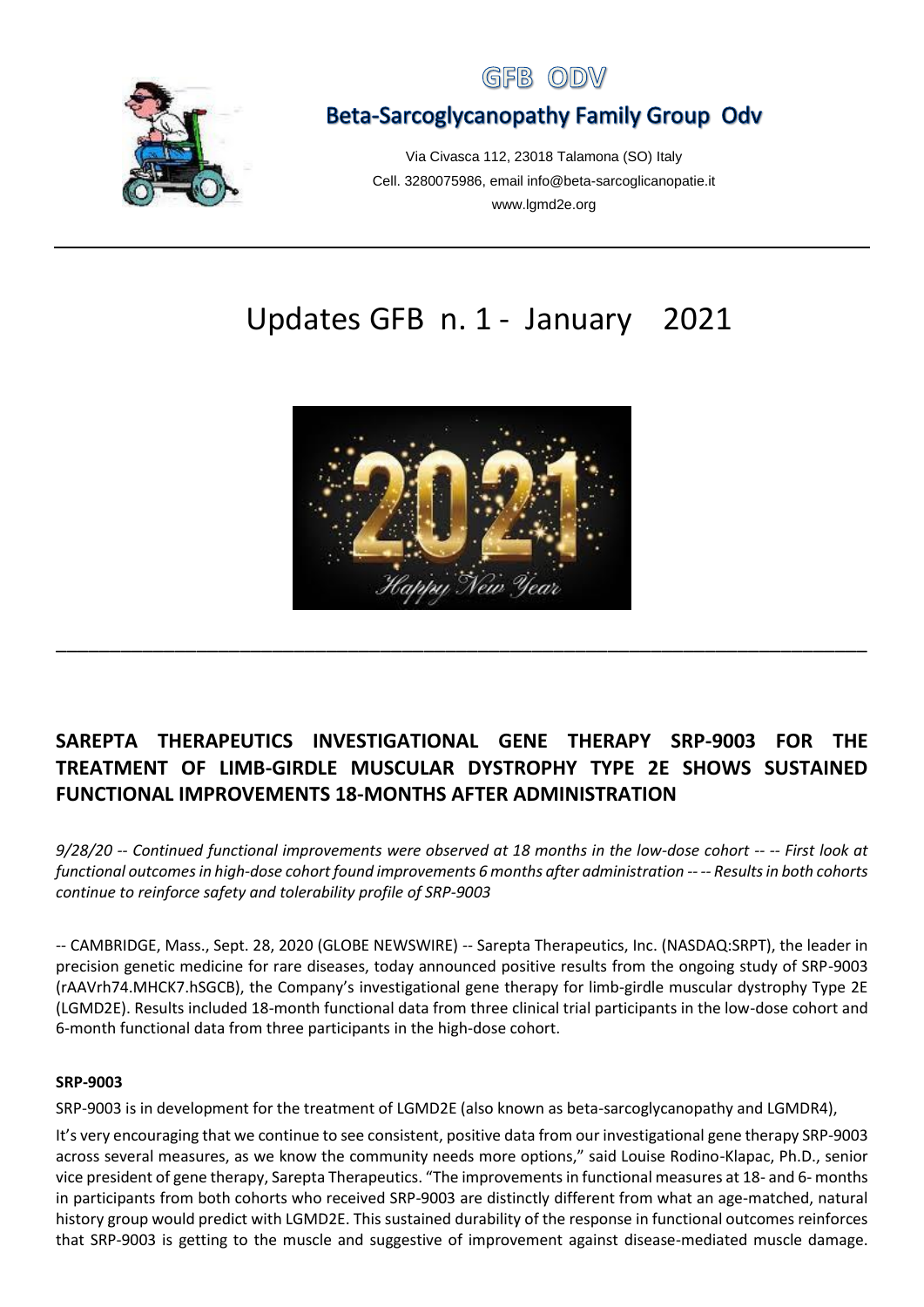When coupled with the strong expression results and encouraging safety profile seen to date, today's results increase our confidence in the construct and provide additional evidence as we advance the higher dose of SRP-9003 into the next stage of clinical testing." Efficient transduction in skeletal muscle and robust beta-sarcoglycan protein expression were seen in both dose cohorts following infusion with SRP-9003, and significant creatine kinase (CK) reductions were observed at 90 days.

#### **Cohort-specific results as follows:**

**Cohort 1 (low dose), at 18 months:** All three participants continued to show improvements from baseline across all functional measures, including the North Star Assessment for Dysferlinopathies (NSAD), time-to-rise, four-stair climb, 100-meter walk test and 10-meter walk test. The mean NSAD improvement from baseline was 3.0 at 6 months and 5.7 at 18 months. There have been no new drug-related safety signals observed since the one-year update in June 2020, and no decreases in platelet counts outside of the normal range or signs of complement activation were observed.

**Cohort 2 (high dose), at 6 months:** All three participants demonstrated improvements from baseline across all functional measures, including the NSAD, time-to-rise, four-stair climb, 100-meter walk test and 10-meter walk test. The mean NSAD improvement from baseline was 3.7. There have been no new drug-related safety signals observed since expression results were shared in June 2020, and no decreases in platelet counts outside of the normal range or signs of complement activation were observed.

[Press Release:](https://context.reverso.net/traduzione/inglese-italiano/press+release)<https://investorrelations.sarepta.com/node/19961/pdf>



### **LIMB GIRDLE MUSCULAR DISTROPHIES CAB ACTIVITIES HAVE STARTED**

GFB took part to the creation of the Limb Girdle Muscular Diseases CAB (Community Advisory Board). The CAB is a sort of consortium that takes care of the new drug development, by creating interactions between specialized physicians and industries.

7 online CAB meetings have been held since 10th July 2020 and the Eurordis Summer School training course for CAB members has started and it will last 8 months.

In February, CAB meetings with companies dealing with Limb Girdle Muscular Diseases drug development, with the idea that a drug that works for a type of Limb Girdle Muscular Disease, could be used for a similar LGMD.

\_\_\_\_\_\_\_\_\_\_\_\_\_\_\_\_\_\_\_\_\_\_\_\_\_\_\_\_\_\_\_\_\_\_\_\_\_\_\_\_\_\_\_\_\_\_\_\_\_\_\_\_\_\_\_\_\_\_\_\_\_\_\_\_\_\_\_\_\_\_\_\_\_\_\_

<https://www.eurordis.org/content/eurordis-community-advisory-board-cab-programme>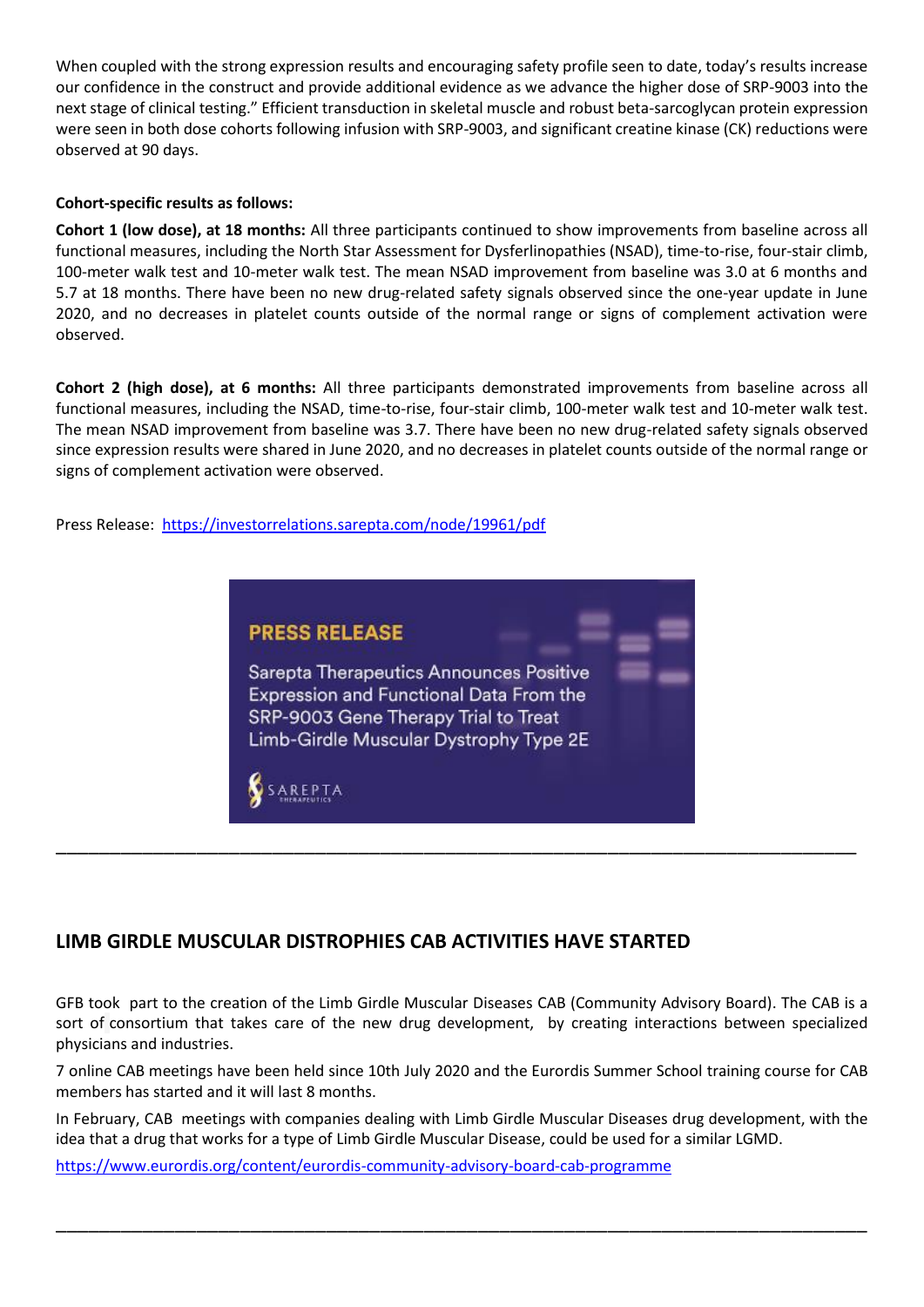#### **THE NEW GFB INTERNET WEBSITE IS ONLINE**



This is the new GFB internet website in Italian, that you can see at the lin[k www.gfbonlus.it.](http://www.gfbonlus.it/)



The new international GFB internet website, in English, has been created at the link [www.lgmd2e.org.](http://www.lgmd2e.org/)

#### **SAREPTA COMMUNITY BULLETIN: COVID-19 VACCINATION AND GENE THERAPY**

Sarepta has received many questions related to COVID-19 vaccines and gene therapy. Here, Sarepta provide current answers to some of these frequently asked community questions. Answers are based on the information available as far as December 18th, 2020, and are subject to change based on new information. For more on COVID-19 vaccines, please view the CDC's COVID-19 website.

\_\_\_\_\_\_\_\_\_\_\_\_\_\_\_\_\_\_\_\_\_\_\_\_\_\_\_\_\_\_\_\_\_\_\_\_\_\_\_\_\_\_\_\_\_\_\_\_\_\_\_\_\_\_\_\_\_\_\_\_\_\_\_\_\_\_\_\_\_\_\_\_\_\_\_

[https://www.sarepta.com/sites/sarepta-corporate/files/2020-12/Community%20Bulletin\\_COVID19.pdf](https://www.sarepta.com/sites/sarepta-corporate/files/2020-12/Community%20Bulletin_COVID19.pdf)

**PARENT PROJECT USA: WATCH COVID-19 VACCINATION & DUCHENNE WHAT YOU NEED TO KNOW**

\_\_\_\_\_\_\_\_\_\_\_\_\_\_\_\_\_\_\_\_\_\_\_\_\_\_\_\_\_\_\_\_\_\_\_\_\_\_\_\_\_\_\_\_\_\_\_\_\_\_\_\_\_\_\_\_\_\_\_\_\_\_\_\_\_\_\_\_\_\_\_\_\_\_\_\_\_\_\_\_\_\_\_\_\_\_\_\_\_\_\_\_\_\_\_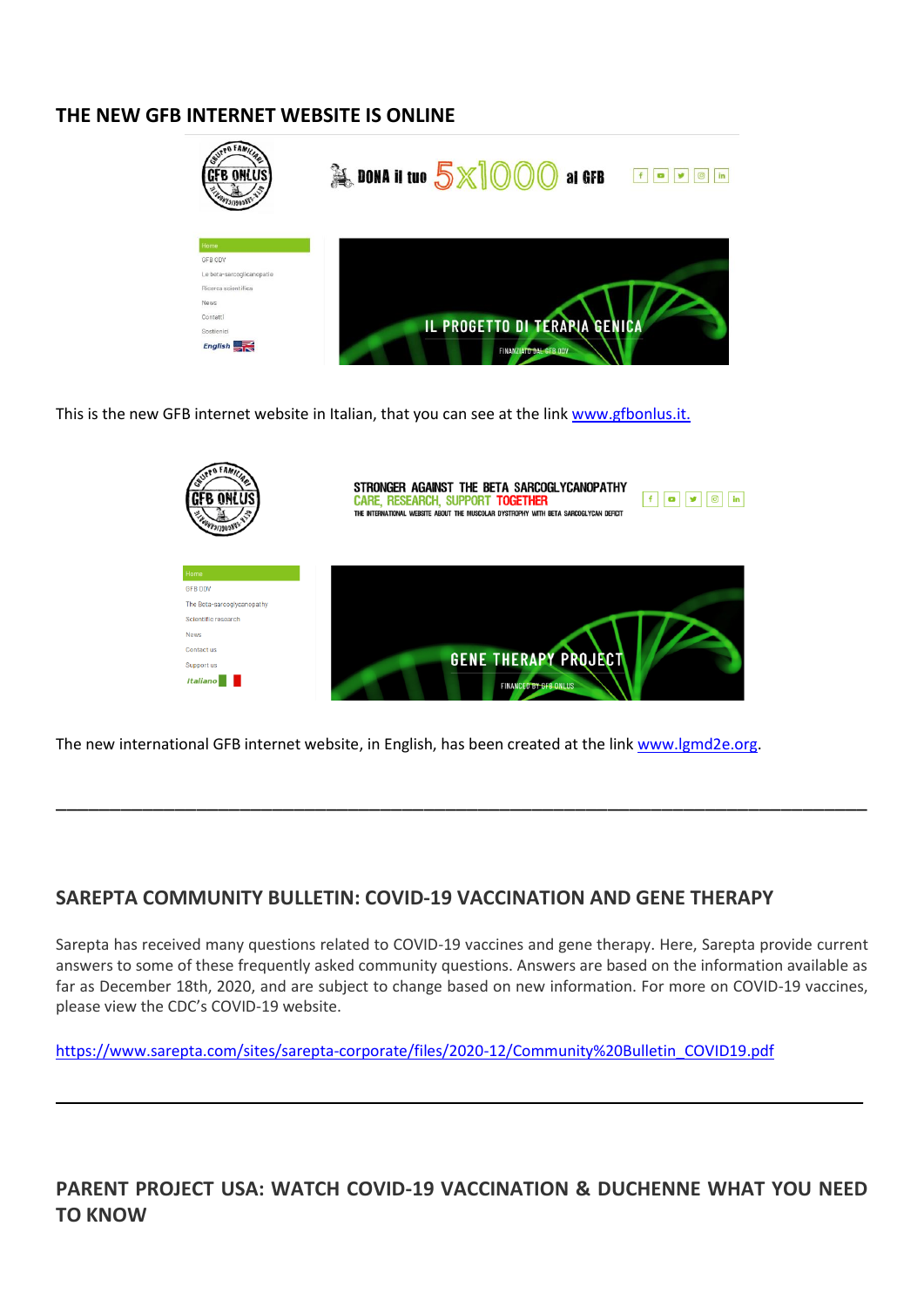We all have spent the last several months doing our best to keep ourselves and our families safe, while adjusting to this new virtual world. PPMD recognizes this has been nothing short of challenging, and we remain committed to providing support, community engagement, and the most accurate and up-to-date information possible during a time of unknowns. This extends to new learnings of COVID-19 vaccines, which PPMD believes to be the best form of protection against the virus, and we hope is a potential solution to alleviate this pandemic.

[https://www.parentprojectmd.org/watch-covid-19-vaccination-duchenne-what-you-need-to-know-webinar](https://www.parentprojectmd.org/watch-covid-19-vaccination-duchenne-what-you-need-to-know-webinar-recording/)[recording/](https://www.parentprojectmd.org/watch-covid-19-vaccination-duchenne-what-you-need-to-know-webinar-recording/)

\_\_\_\_\_\_\_\_\_\_\_\_\_\_\_\_\_\_\_\_\_\_\_\_\_\_\_\_\_\_\_\_\_\_\_\_\_\_\_\_\_\_\_\_\_\_\_\_\_\_\_\_\_\_\_\_\_\_\_\_\_\_\_\_\_\_\_\_\_\_\_\_\_

## **FROM PARENT PROJECT ITALIA : VACCINES AGAINST COVID-19 AND DUCHENNE**

#### VACCINES AGANST COVID-19 AND DUCHENNE: WHAR YOU NEED TO KNOW

In the last few months, we've heard a lot about the several projects for the preparation of vaccines against the SARS-CoV-2 virus and about their efficacy results from their phase 3 studies. Two pharmaceutical companies, Pfizer-BioNTech e Moderna Therapeutics have asked for authorization to the emergency use (EUA) to FDA hoping to be authorized within the end of 2020. On December 10<sup>th</sup>, FDA Advisor Board for vaccines and related organic products (VRBPAC) of the USA have voted in support of granting the authorization for the Pfizer-BioNTech BNT162b2 vaccine.

\_\_\_\_\_\_\_\_\_\_\_\_\_\_\_\_\_\_\_\_\_\_\_\_\_\_\_\_\_\_\_\_\_\_\_\_\_\_\_\_\_\_\_\_\_\_\_\_\_\_\_\_\_\_\_\_\_\_\_\_\_\_\_\_\_\_\_\_\_\_\_\_\_\_\_

Moderna Therapeutics has a scheduled meeting on Thursday 17<sup>th</sup> December.

Read the complete information at the link:

<http://parentproject.it/2020/12/15/i-vaccini-contro-il-covid-19-e-la-duchenne-cosa-ce-da-sapere/>

## **TWO ONGOING NATURAL HISTORY STUDIES FOR SARCOGLYCANOPATHIES**

In 2020 due natural history studies on Limb Girdle Muscular Disease type 2C-2D-2E.

The first study has been Italian, carried out at the Policlinico in Milan by Professor Yvan Torrente and it involves 33 patients affected by LGMD2E.

The second study is in progress in the United States for patients affected by LGMD2C-2D-2E

All the information on the ongoing studies can be found on the GFB website at the following link:

<http://www.beta-sarcoglicanopatie.it/ricerca-scientifica/archivio-pubblicazioni-scientifiche/studi-clinici.html>

## **AN ARTICLE CONCERNING 439 PATIENTS AFFECTED BY LGMD 2C-2D-2E HAS BEEN PUBLISHED.**

\_\_\_\_\_\_\_\_\_\_\_\_\_\_\_\_\_\_\_\_\_\_\_\_\_\_\_\_\_\_\_\_\_\_\_\_\_\_\_\_\_\_\_\_\_\_\_\_\_\_\_\_\_\_\_\_\_\_\_\_\_\_\_\_\_\_\_\_\_\_\_\_\_\_\_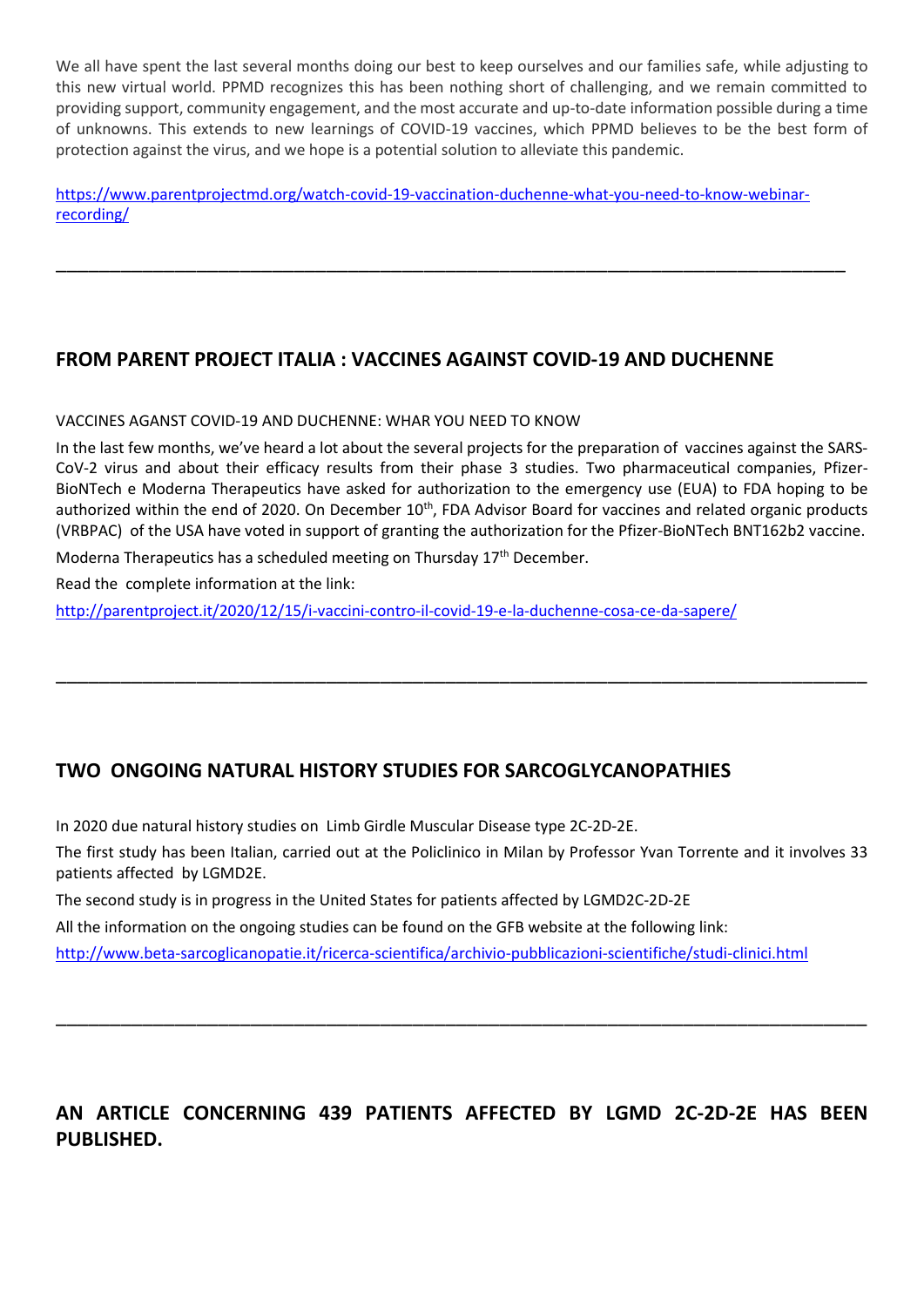In September the article "New genotype-phenotype correlations in a large European cohort of patients with sarcoglycanopathy" concerning 439 patients coming from 13 European countries, affected by Sarcoglycanopathy was published.

\_\_\_\_\_\_\_\_\_\_\_\_\_\_\_\_\_\_\_\_\_\_\_\_\_\_\_\_\_\_\_\_\_\_\_\_\_\_\_\_\_\_\_\_\_\_\_\_\_\_\_\_\_\_\_\_\_\_\_\_\_\_\_\_\_\_\_\_\_\_\_\_\_\_\_

The project coordinator is professor Jordi Diaz Manera.

For a deepening, go to the link : <https://pubmed.ncbi.nlm.nih.gov/32875335/>

#### **THE FIRST GENETHON BIOTECH FOR LGMD**

The Généthon team, the no profit laboratory of the French AFM-Telethon, have been working for many years on an innovative project.

This biotech that has being created, called **Atamyo Therapeutics**, will have, at the beginning, the aim of developing products for the most common limb girdle muscular diseases and sell the at a fair and controlled price.

In 2021 a first clinical trial for LGMD linked to FKRP (LGMD R9 / ex. LGMD 2I) is supposed to start.

The following year it would be calpainopathy (LGMD R1 / ex. LGMD 2A) and gamma-sarcoglicanopathy (LGMD R5 / ex. LGMD 2C) turn.

Then in 2023. It would be the disferlinopathy (LGMD R2 / es. LGMD 2B) and alfa-sarcoglicanopathy (LGMD R3 / es. LGMD 2D) turn.

\_\_\_\_\_\_\_\_\_\_\_\_\_\_\_\_\_\_\_\_\_\_\_\_\_\_\_\_\_\_\_\_\_\_\_\_\_\_\_\_\_\_\_\_\_\_\_\_\_\_\_\_\_\_\_\_\_\_\_\_\_\_\_\_\_\_\_\_\_\_\_\_\_\_\_

Read the complete information at the link: <https://lgmd.afm-telethon.fr/premiere-biotech-de-genethon/>

## **WEBINAR ON MUSCULAR DYSTROPHIES , THE VOLUNTEERING AND THE SCIENTIFIC RESEARCH**

2020 has been the year for cooperation and online events. All the year long, a lot of webinars, in Italian and in English have been provided and they have been reported on GFB website to the following link:



Farmaci orfani innovativi: accesso al mercato italiano - Telethon - 2 settembre 2020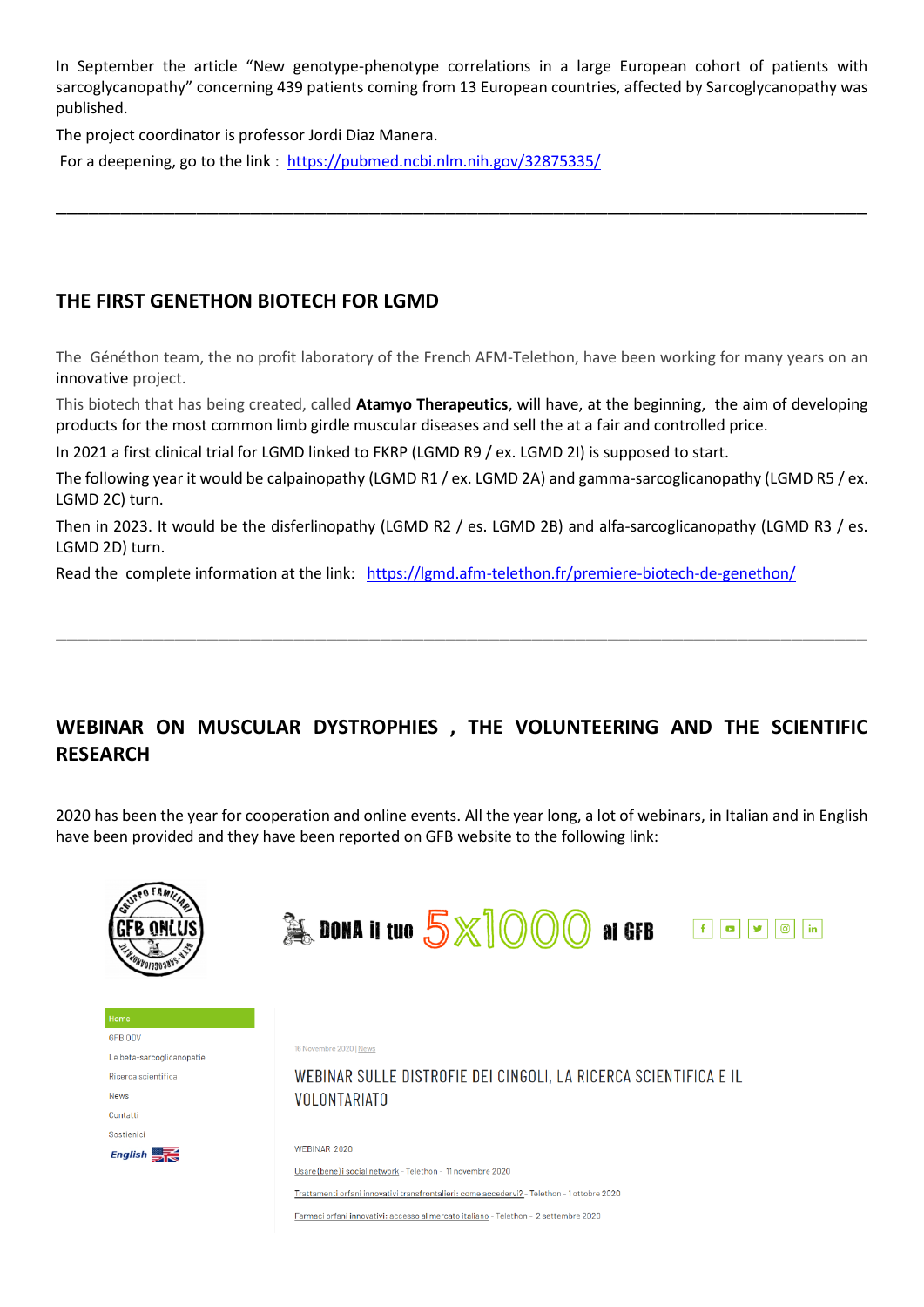<http://www.beta-sarcoglicanopatie.it/9-news/191-webinar-sulle-distrofie-dei-cingoli-e-la-ricerca-scientifica.html>



<http://www.beta-sarcoglicanopathy.org/9-news/202-international-webinar.html>

#### **GFB HAS ORGANIZED THE INTERNATIONAL EVENT "LET'S MEET"**

LET'S MEET has been the first international meeting of the Limb Girdle Muscular Diseases patient organizations.

The event has been organized by GFB, involving **17 patient foundations coming from 14 states** in Europe**,** , Asia, Africa e America. GFB is working with the other patient organizations for the creation of a global net for the Limb Girdle Muscular Dystrophies. In 2021 a second LET'S MEET online meeting will be held.

\_\_\_\_\_\_\_\_\_\_\_\_\_\_\_\_\_\_\_\_\_\_\_\_\_\_\_\_\_\_\_\_\_\_\_\_\_\_\_\_\_\_\_\_\_\_\_\_\_\_\_\_\_\_\_\_\_\_\_\_\_\_\_\_\_\_\_\_\_\_\_\_\_\_\_\_\_\_\_\_\_\_\_\_\_\_\_\_\_\_\_\_\_\_\_



\_\_\_\_\_\_\_\_\_\_\_\_\_\_\_\_\_\_\_\_\_\_\_\_\_\_\_\_\_\_\_\_\_\_\_\_\_\_\_\_\_\_\_\_\_\_\_\_\_\_\_\_\_\_\_\_\_\_\_\_\_\_\_\_\_\_\_\_\_\_\_\_\_\_\_

### **INTERVIEW TO CARLES SANCHEZ RIERA AT RADIO FINESTRAPERTA**

Carles Sanchez Riera, researcher and GFB member, has been interviewed by radio FinestrAperta.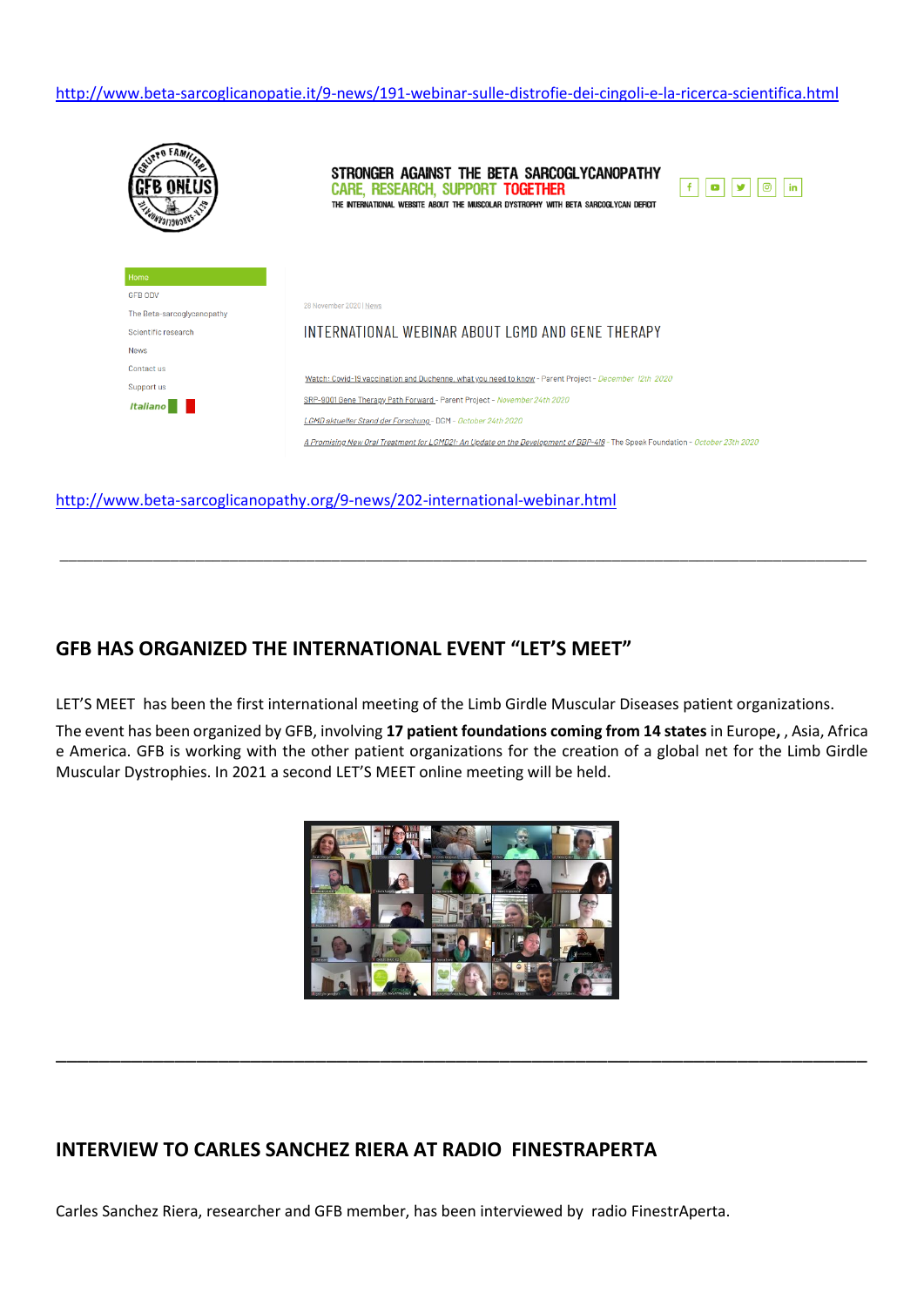

You can listen to the interview at the link: <https://www.mixcloud.com/FinestrAperta/08072020-il-granello-di-sale-lintervista-a-carles-s%C3%A1nchez-riera/>

\_\_\_\_\_\_\_\_\_\_\_\_\_\_\_\_\_\_\_\_\_\_\_\_\_\_\_\_\_\_\_\_\_\_\_\_\_\_\_\_\_\_\_\_\_\_\_\_\_\_\_\_\_\_\_\_\_\_\_\_\_\_\_\_\_\_\_\_\_\_\_\_\_\_

## **STEFANIA'S WITNESS**

The UILDM family is composed by different types of volunteers. Stefania Pedroni, national vice president, not only represents an institutional figure but she is also a psychologist at the NEMO Center in Milan and she's also a woman who shares with her associations her human and professional skills. Hereafter, she speaks about the importance of the psychological support for people affected by dystrophy and their families. During the lockdown, she set up a Psychological Support Service that still continues.

Read the complete information at the link:<https://www.uildm.org/il-volontariato-%C3%A8-crescita>



\_\_\_\_\_\_\_\_\_\_\_\_\_\_\_\_\_\_\_\_\_\_\_\_\_\_\_\_\_\_\_\_\_\_\_\_\_\_\_\_\_\_\_\_\_\_\_\_\_\_\_\_\_\_\_\_\_\_\_\_\_\_\_\_\_\_\_\_\_\_\_\_\_\_\_\_\_\_\_\_\_\_\_\_\_\_\_\_\_\_\_\_\_\_\_

## **THE ITALIAN LIMB GIRDLES GROUP IS BORN**

The UILDM Girdles Group, coordinated by the national vice president Stefania Pedroni, by its members Alba De Santis from Turin, Carles Sanchez Riera and Manuel Tartaglia from Rome and Riccardo Rutigliano from Milan.

The aim of the Group is to create a discussion inside UILDM to follow the new therapeutic developments, to network with the other European organizations and to updates all the members.